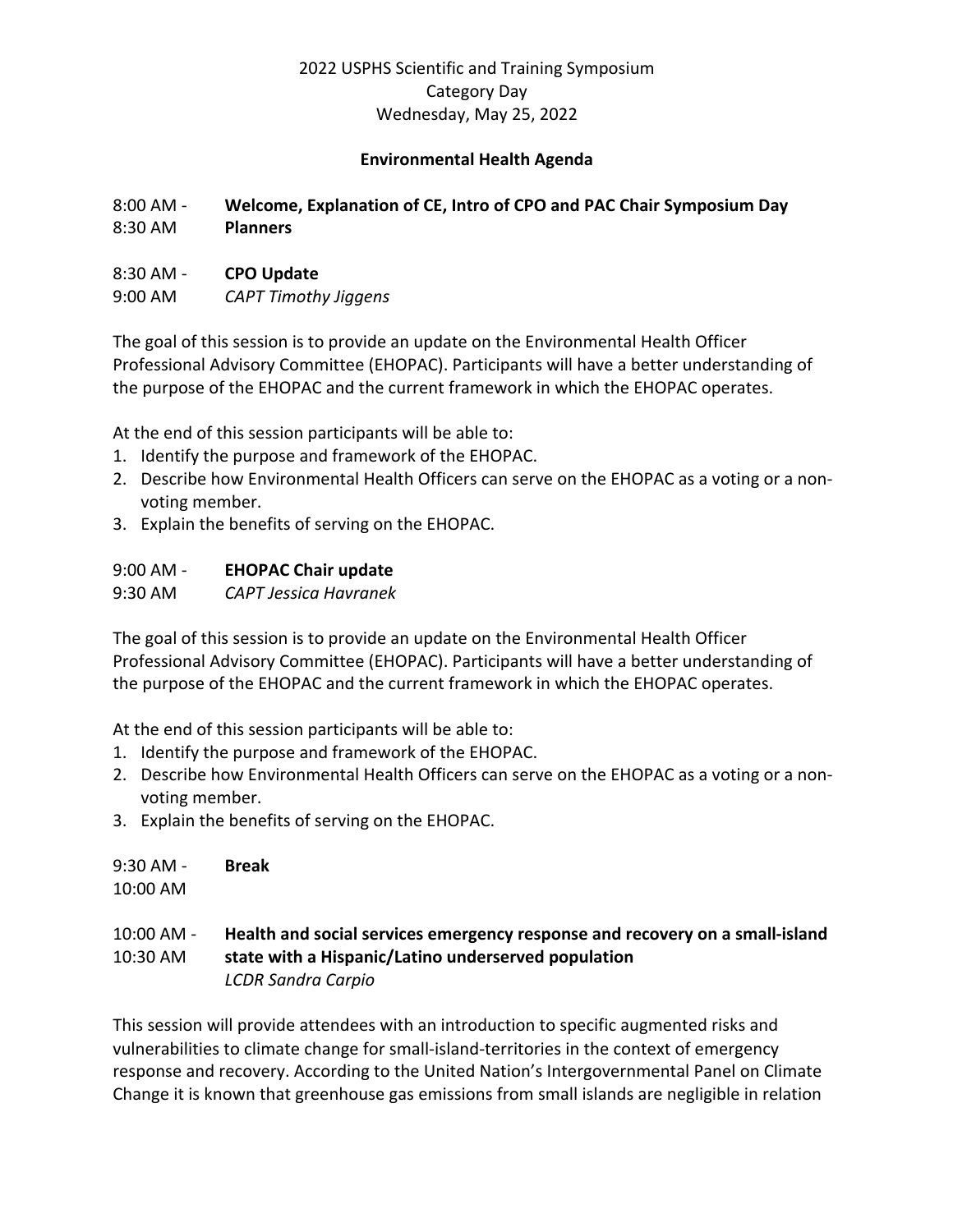to global emissions, but nonetheless, the price these islands are paying as result of the threats of climate change and sea level rise to small islands is unequivocal. The vastly Hispanic/Latino community in the U.S. Territory of Puerto Rico confront yearly augmented threats during the months of June to the end of September as hurricane seasons become deadlier and response and recovery efforts need to have a holistic and all-hazards approach. The session will provide a summary of the work of an EHO on leading health and social services emergency response and recovery work and the journey towards a more equitable and resilient small-island-state health.

At the end of this session participants will be able to:

- 1. Describe environmental justice in the context of climate change impacts and augmented vulnerabilities in small-island-states
- 2. Identify health and social services strategies to advocate for equitable emergency response and recovery activities in small-island-states.
- 3. Mention 2 examples of how climate change affects the social and environmental determinants of health, including clean air, safe drinking water and secure shelter in the small island territories.

# 10:30 AM - *SESSION CANCELLED*

#### 11:00 AM **Fighting COVID-19 Infection in Congregate Correctional Setting with Environmental Health** *CDR Danielle Shirk Mills*

Correctional sections are challenging environments in themselves, let alone the highly political and litigious circumstances that accompany them. At the beginning of the pandemic, the Berks facility was not allowing visitors in the facility and was taking no new residents. With a captive population, we knew that if there was an introduction of COVID-19 it would have to had come from a staff member (medical or custodial) bringing it into the facility. It was crucial to communicate the best infection prevention practices to all staff members. The facility implemented administrative screening measures to reduce the risk of staff members bringing in COVID-19. These were body temperature measurements and symptom screening questions upon entering the facility each workday. Also implemented were various activities designed to mitigate risk and allow our mission of providing care to continue. These mitigation strategies included more frequent disinfection of frequently touched surfaces such as shared equipment and door handles, increased social distancing during meetings and shift reports, and stratifying schedules to allow for better social distancing. The process and experience of implementing these strategies and guidance will be discussed.

At the end of this session participants will be able to:

- 1. Describe when PPE should be used, and name one limitation of PPE.
- 2. Identify a benefit of following public health guidance in the workplace.
- 3. List one way to ease staff anxiety when health and safety guidance is evolving.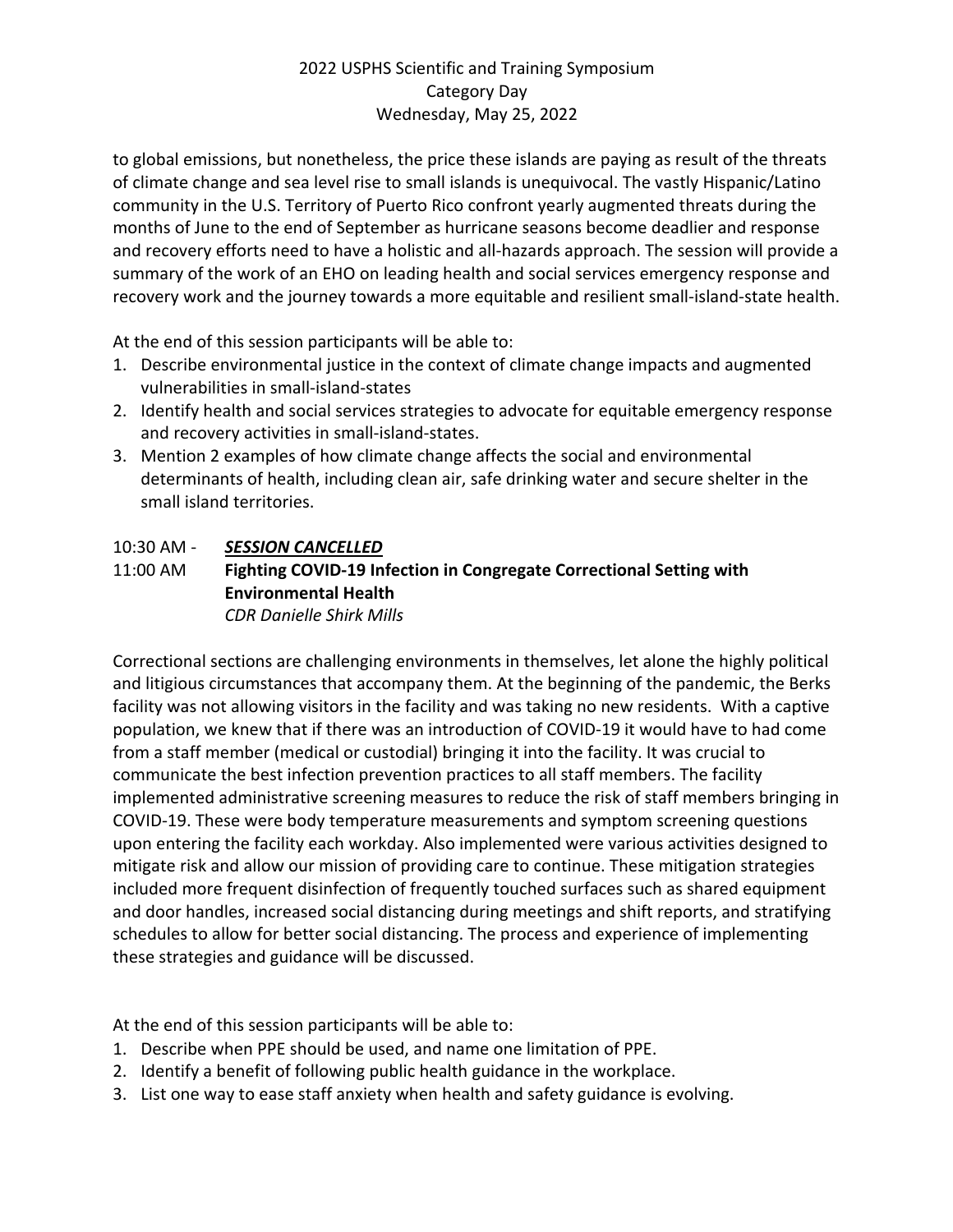| 11:00 AM -<br>1:00 PM | Networking/Engagement Activity/Break in Exhibit Hall                                                                      |
|-----------------------|---------------------------------------------------------------------------------------------------------------------------|
| 1:00 PM -<br>2:30 PM  | <b>Environmental Health Officer Category Luncheon with Awards</b>                                                         |
| 2:30 PM -<br>3:00 PM  | Running the River Without Getting the Runs – Public Health Assessments in the<br><b>National Park Service Backcountry</b> |
|                       | <b>LCDR Ronan King</b>                                                                                                    |

This session will provide attendees with an overview of the National Park Service Backcountry Operations guidance and the measures taken to reduce the spread of vectorborne and zoonotic disease in the backcountry. Due to the nature of backcountry operations, conventional measures to prevent the spread of disease through refrigeration and plumbed water and wastewater services are not possible. To compensate for the remote environment, the National Park Service Office of Public Health has developed guidance to promote food safety, potable drinking water standards, and human waste management during backcountry operations. Additionally, identification and isolation of sick individuals is key to prevent the further spread of disease in remote environments.

Food safety, handwashing, and appropriate human waste disposal are paramount to ensuring a healthy backcountry trip. Space and cooling media are particular concerns during these trips. Food items must be stored in a manner so they do not contaminate one another. Additionally, time/temperature control for safety (TCS) food items should be maintained with internal temperatures below 45°F. This becomes a bit more difficult considering most trips are not able to replenish ice during the trip. Careful consideration must taken into menu planning and reducing the frequency of opening coolers. Handwashing is another critical element to mitigate the spread of disease during backcountry operations. If water other than hauled potable water is used, appropriate treatment techniques are necessary to ensure hands do not become contaminated. Additionally, hand washing stations must be located near the food area and toilet setup. To protect the delicate environment in the backcountry, all human waste must be disposed of in appropriate manner. Allowable methods depend on the NPS park and may differ depending on the location of travel. Methods of handling human feces in the backcountry can be divided into two categories: collection/removal and on-site treatment/disposal.

Backcountry visitors are at risk for vectorborne and zoonotic disease exposure. These exposures are compounded by the lack of physical facilities and medical treatment options available in the backcountry. Onset of illness shall be quickly identified and communicated using a satellite phone. Those individuals who are ill shall try to exclude themselves as much as possible.

The session will conclude with an interactive activity identifying a typical cooler setup on a river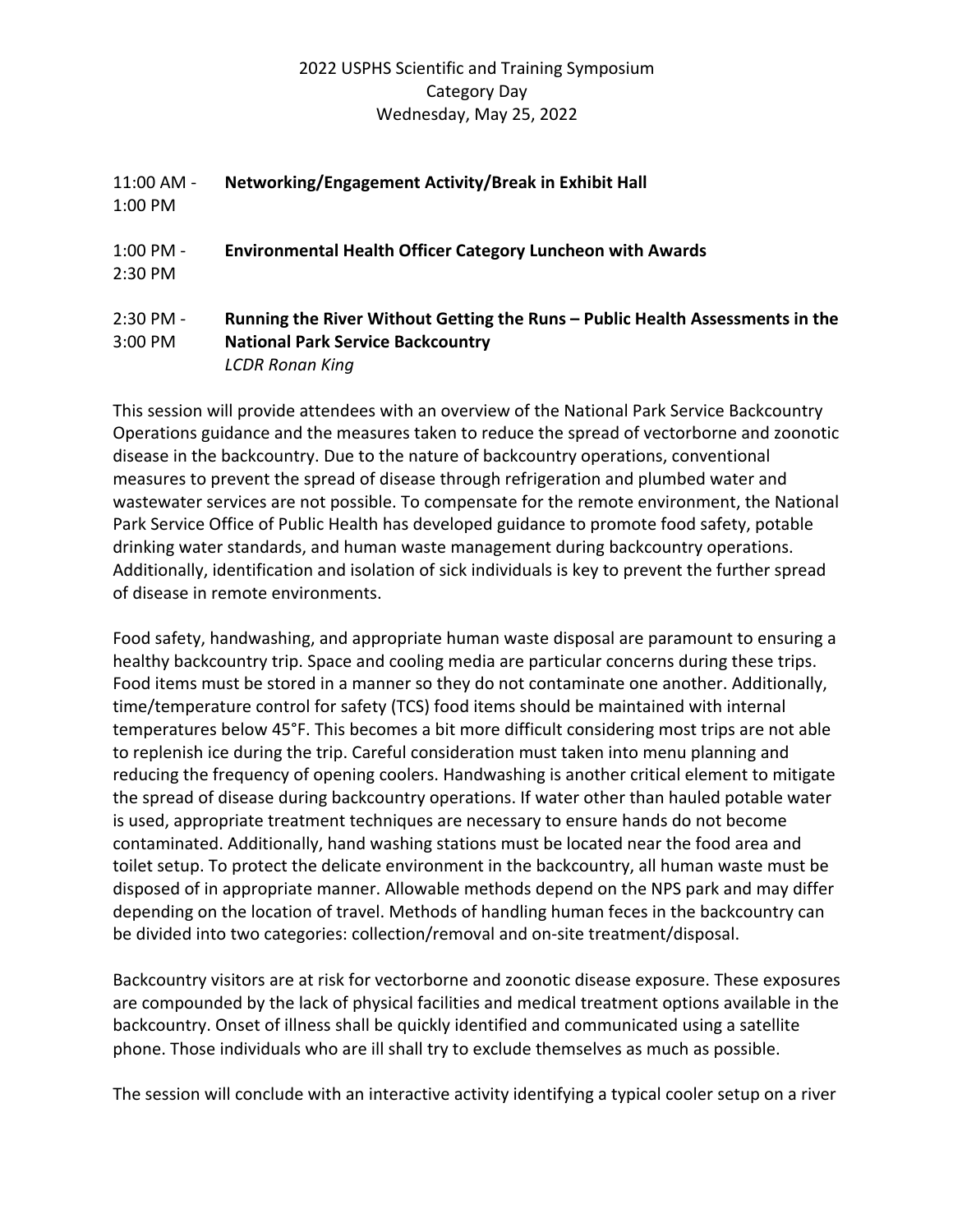trip and analyzing this setup for strengths and weakness. Participants will analyze the storage of TCS food items and the temperatures of items inside the cooler. Additionally, participants will understand the time constraints when assessing a cooler during backcountry operations and identify ways to enhance the food safety inside.

At the end of this session participants will be able to:

- 1. Identify the role Public Health Service Officers assigned to the National Park Service play in reducing the risk of disease transmission to Park visitors and employees while conducting backcountry operations.
- 2. List the food safety measures, potable drinking water standards, human waste management, and vectorborne/zoonotic disease prevention operations necessary to mitigate the spread of disease while conducting backcountry operations.
- 3. Demonstrate proper food safety skills in the backcountry through analyzing the setup of a cooler onboard a river rafting and triaging food items that do not meet compliance with the National Park Service backcountry regulations.

# 3:00 PM - **Environmental Health of Emergency Shelters**

4:00 PM *LCDR James Gooch* 

This session will provide attendees with an operational understanding on how to conduct environmental assessments of emergency shelters. Presenters will provide an overview on the types, policies, and operational planning of shelters. This will be followed with a breakdown of core environmental health concepts and considerations that are pertinent to shelters. Key design elements and best practices will be highlighted in this section with emphasis on the use of CDC's disaster shelter assessment form. Lastly, the session will be completed with a 20 minute interactive shelter assessment group exercise (or discussion for virtual format). Using real world shelter photos as prompt, attendees will be asked to identify the concern and how they would address/handle the situation. Handouts will also be provided to attendees with related resources and further training opportunities.

At the end of this session participants will be able to:

- 1. List the different types of emergency shelters
- 2. Identify four key elements of a shelter assessment
- 3. Identify two ways shelter operations have adapted during the COVID-10 pandemic

| $4:00 \text{ PM} -$ | <b>Break</b> |
|---------------------|--------------|
| $4:15$ PM           |              |

- 4:15 PM **The wildland firefighter exposure and health effects (WFFEHE) study:**
- 4:45 PM **Collaboration across Categories and Agencies to carry out a prospective cohort study among emergency responders** *LCDR Corey Butler*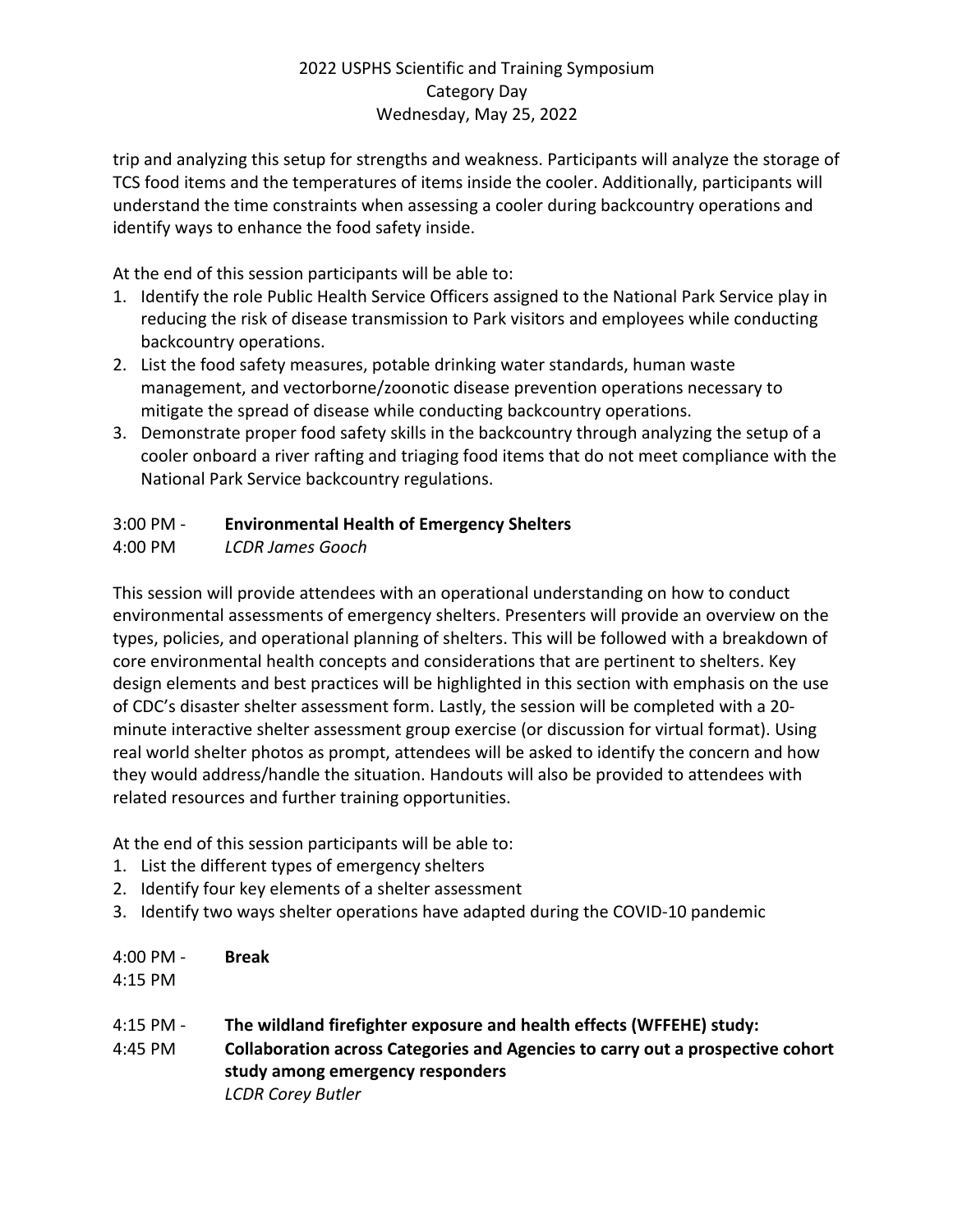The wildland firefighter exposure and health effects study (WFFEHE) was a collaborative research project between the Centers for Disease Control and Prevention National Institute for Occupational Safety and Health, the USDA Forest Service, and the US Department of the Interior. The purpose of this presentation is to: (1) describe the study purpose, design, and challenges associated with conducting repeat exposure monitoring and health effects research with wildland firefighters (WFFs); (2) provide a summary of the study achievements, including an overview of the study population and the more than 30,000 clinical, research, and exposure monitoring measurements collected; (3) and outline next steps, anticipated analysis, and expected outcomes from this study (4) describe how 13 US Public Health Service Officers from five categories and 55 civilians collaborated to complete this study.

This study examined a comprehensive set of occupational exposure variables and biometrics collected from six federal wildland firefighting crews stationed in Colorado and Idaho during the 2018 and 2019 fire seasons. We assessed acute, subacute, and chronic health changes to WFFs including cardiovascular, pulmonary, renal, and hearing function. To our knowledge, this is the first time a cohort of WFFs was extensively monitored for longer than one fire season. Over the course of the two-year study period, 154 WFFs volunteered to participate in at least one of four separate pre-season or post-season testing events in 2018 and 2019. Participants could elect to participate in a series of questionnaires designed to better understand risk factors, underlying medical conditions, occupational and non-occupational exposures, and health outcomes before, during, and between fire-seasons; biomonitoring, physiologic, pulmonary function, and audiometric testing designed to assess changes based on validated clinical and research measurements. In addition, researchers carried out a mid-season exposure (industrial hygiene) and health monitoring component at a wildfire incident for three days.

Results from the WFFEHE study will contribute to scientific evidence regarding how occupational risk factors and exposures to physical and environmental factors effect WFFs' health over and across wildland fire seasons. This research is anticipated to lead to the development of preventive measures and policies aimed at reducing exposures to harmful components of the wildland fire environment, which should reduce adverse health effects for the wildland fire community, an important emergency response workforce. This project will also identify future research needs both in health and environmental monitoring among this workforce, but other outdoors workers in similar exposure settings.

While Environmental Health Officers served as the project officers for this study, participation and subject matter expertise was required from Health Service, Medical, Veterinarians, and Scientists along with 55 civilians. The presenters will engage with the audience to discuss how to collaborate across categories to carry out complex research.

At the end of this session participants will be able to:

1. Describe two current protective strategies during wildland fire.